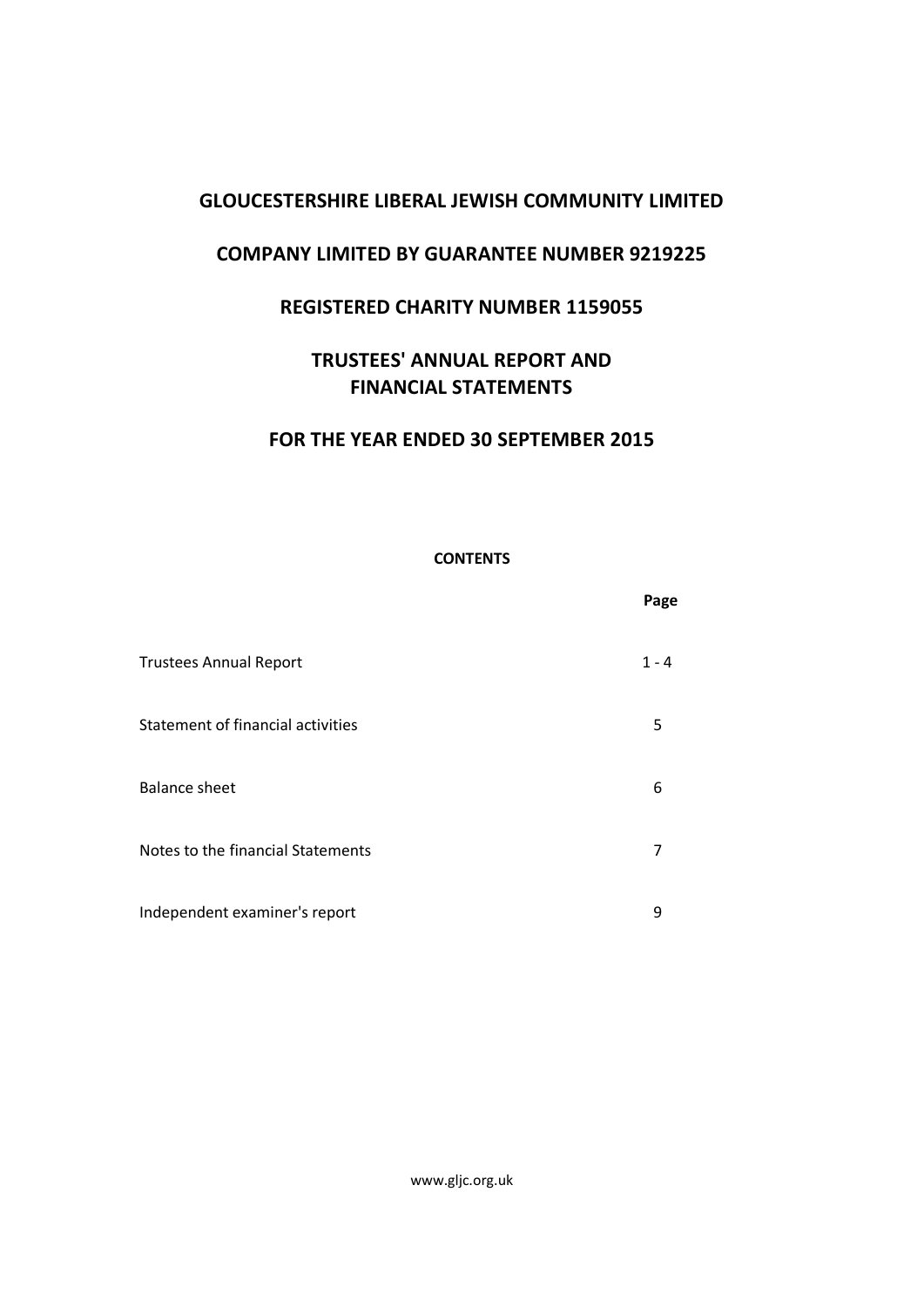# **TRUSTEES' ANNUAL REPORT**

# **YEAR ENDED 30 SEPTEMBER 2015**

# **1. REFERENCE AND ADMINISTRATIVE DETAILS**

| Name of charity                    | Gloucestershire Liberal Jewish Community Limited                                                                                                                  |
|------------------------------------|-------------------------------------------------------------------------------------------------------------------------------------------------------------------|
| Also known as                      | <b>GLJC</b>                                                                                                                                                       |
| <b>Charity Registration number</b> | 1159055                                                                                                                                                           |
| <b>Company Registration number</b> | 9219225                                                                                                                                                           |
| <b>Registered Office</b>           | 188 Stroud Road,<br>Gloucester,<br>Gloucestershire,<br>GL1 5LA                                                                                                    |
| Trustees:                          | Ms Jill Rosenheim (Chair)<br>Mr Alexander May (Treasurer)<br>Mr David Naydorf (resigned as a director 9 December 2014)<br>Dr Natalie Towle<br>Mrs Maureen Campion |
| <b>Bankers</b>                     | <b>HSBC</b><br>109 Bath Road<br>Cheltenham<br><b>GL53 7RA</b>                                                                                                     |
| Independent examiner               | John Price<br>1b Oxford Street<br>Cheltenham<br>Glos<br><b>GL52 6DT</b>                                                                                           |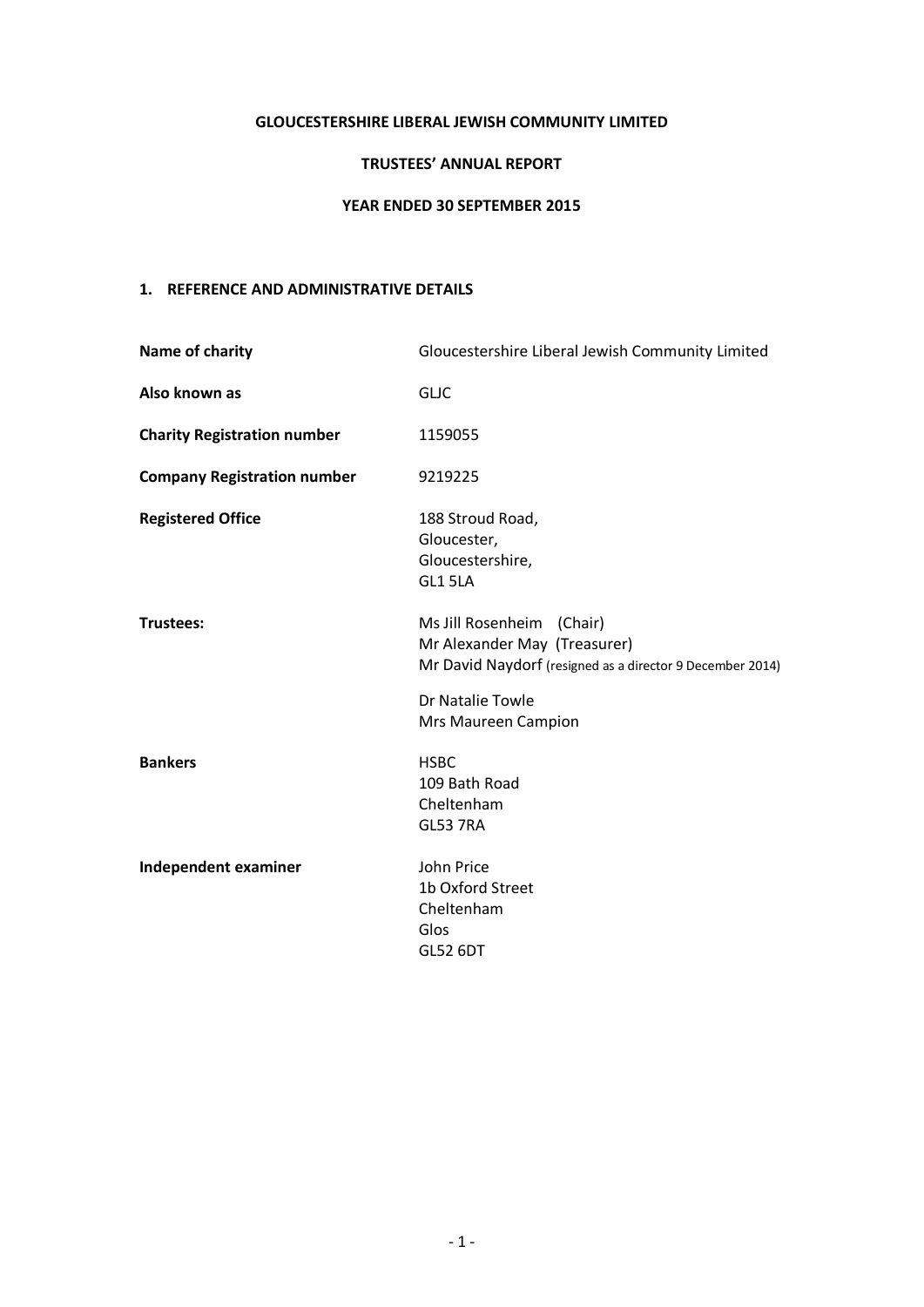# **2. STRUCTURE, MANAGEMENT AND GOVERNANCE**

## **Nature of Governing Document**

Gloucestershire Liberal Jewish Community ("GLJC") is a company limited by guarantee, incorporated on 15 September 2015 and governed by articles of association.

## **Recruitment and Appointment of Trustees**

Trustees, who are generally also directors for the purposes of company law, are recruited from members and are elected at the Annual General Meeting. The Council of trustees may co-opt trustees to fill vacancies. These council members must apply for election at the next Annual General Meeting.

### **Risk Policy**

It is the policy of the trustees to review all risks on regular basis. Each review seeks to establish that all risks are documented and that steps to mitigate such risks are established and executed. As a result of this process, the trustees are satisfied that residual risks are minimal

# **3. OBJECTS, AIMS AND ACTIVITIES**

The trustees confirm that they have referred to the Charity Commission's general guidance on public benefit when reviewing the Trust's aims and objectives and in planning future activities. In particular, the trustees consider how planned activities will contribute to the aims and objectives they have set.

#### **Objects**

The Objects of the Charity are:

- (1) The advancement and practice of the Jewish religion In accordance with the principles of liberal and progressive Judaism which shall include, but not be limited to:
	- (a) the promotion of Jewish values such as social Justice, communal harmony, peace freedom, charity and good deeds, repentance and prayer;
	- (b) maintenance of a synagogue (whether on a permanent or temporary basis) for the purpose of Jewish public worship and social and cultural Interaction;
	- (c) conduct of Jewish religious services tor the Members of the Charity and guests (including but not limited to rites of passage);
	- (d) advancement of Jewish education;
	- (e) support for other religious organisations (which shall include, but not be limited to interfaith work); and
	- (f) the provision of pastoral care; and
- (2) The furtherance of such other purposes as are charitable under the laws of England and Wales as the trustees in their discretion decide In particular by the making of grants or lending of support to other charitable organisations.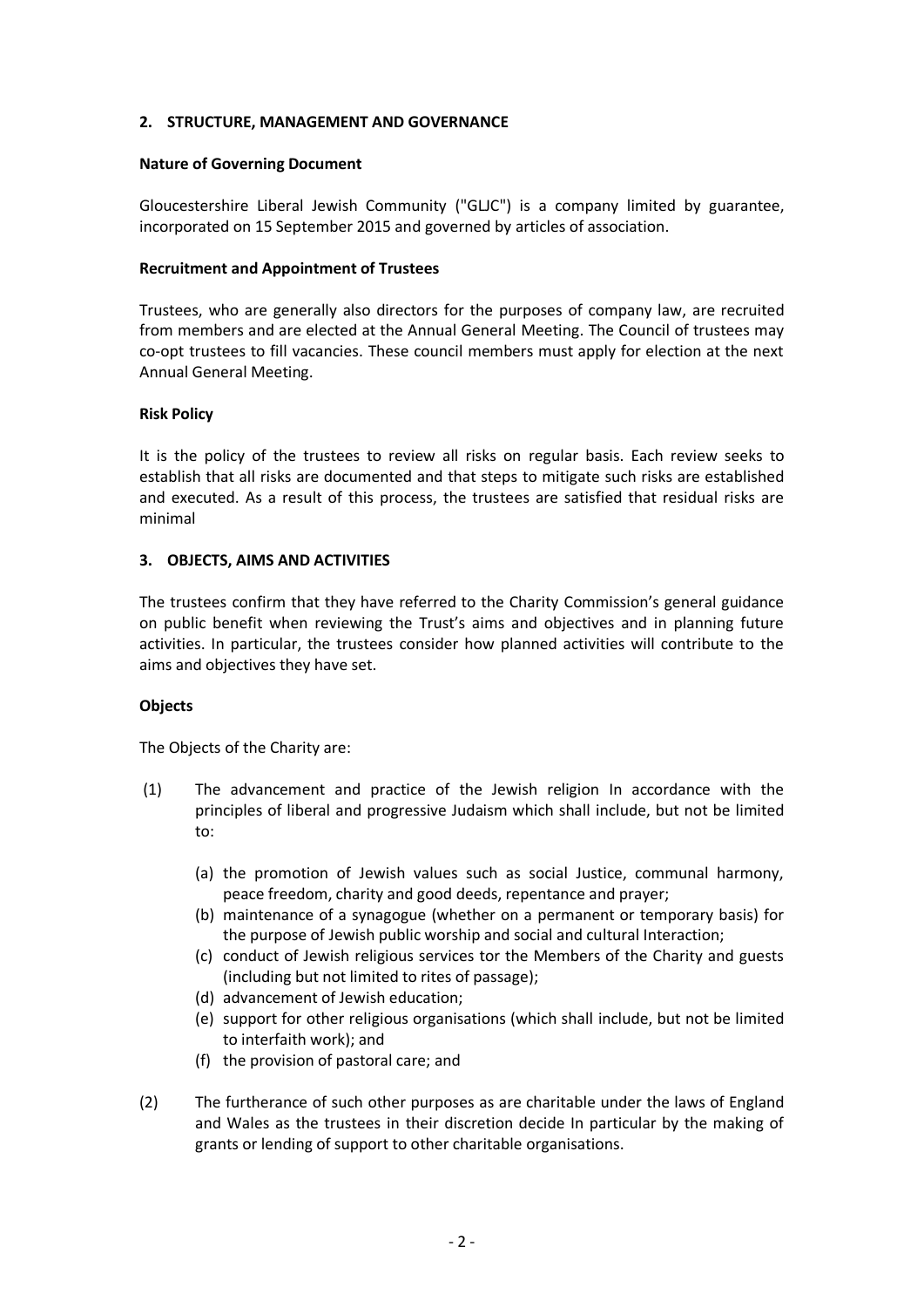# **Activities**

The charity began in 2008 as an unincorporated entity and now has approximately 100 members of all ages, including many young families. With effect from 1 October 2015, the activities, assets and liabilities of the unincorporated entity were transferred to the Company Limited by Guarantee which is the subject of these accounts

We are open to all Jews and friends of Judaism, and have a diverse calendar of services and events which include shabbat services, festival celebrations, and cultural and social gatherings. This is intermingled with other important life events (from birth, through cheder, bar/bat mitzvah, marriage, to death & bereavement).

Learning opportunities include cheder for the children and adult and family learning gatherings, social and cultural gatherings, and programmes for Bar/Bat Mitzvah and conversion.

We meet in various locations in Gloucestershire including Cheltenham, Gloucester, Southam, Prestbury, Woodmancote, and Bishops Cleeve.

# **4. FINANCIAL REVIEW**

### **General**

The results for the year are given in the Statement of Financial Activities on page 6.

#### **Reserves Policy**

Reserves are held to ensure the charity is well placed to meet future demands on its resources. The trustees consider the level of reserves to be adequate.

#### **5. FUTURE STRATEGY**

GLJC plans to continue to pursue and develop its activities for the foreseeable future.

#### **6. STATEMENT OF TRUSTEES RESPONSIBILITIES**

The Trustees (who are generally also directors for the purposes of company law) are responsible for preparing the Trustees' Report and the financial statements in accordance with applicable law United Kingdom Accounting Standards (United Kingdom Generally Accepted Accounting Practice).

Company law requires the trustees to prepare financial statements for each financial year which give a true and fair view of the state of affairs of the charitable company and the incoming resources and application of resources, including the income and expenditure, of the charitable company for that period. In preparing these financial statements, the Trustees are required to:

- select suitable accounting policies and then apply them consistently;
- observe the methods and principles of the Charities SORP
- make judgements and estimates that are reasonable and prudent;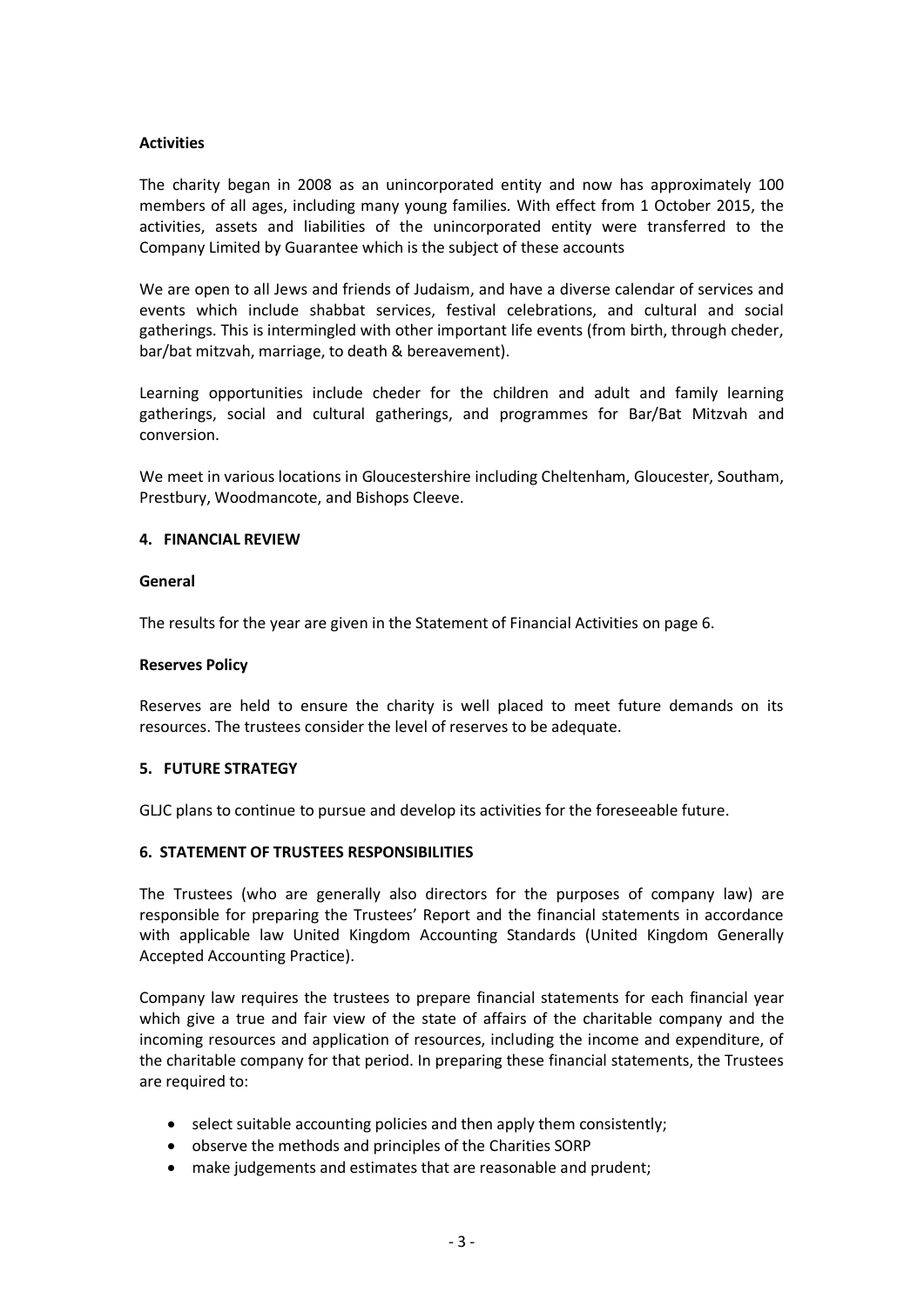- state whether applicable UK Accounting Standards have been followed, subject to any material departures disclosed and explained in the financial statements;
- prepare the financial statements on the going concern basis unless it is inappropriate to assume that the charity will continue in business.

The Trustees are responsible for keeping proper accounting records that disclose with reasonable accuracy at any time the financial position of the charitable company, and enable them to ensure that the financial statements comply with the Companies Act 2006. They are also responsible for safeguarding the assets of the charity and hence for taking reasonable steps for the prevention and detection of fraud and other irregularities.

On behalf of the Trustees

Mr Alexander May 22 October 2015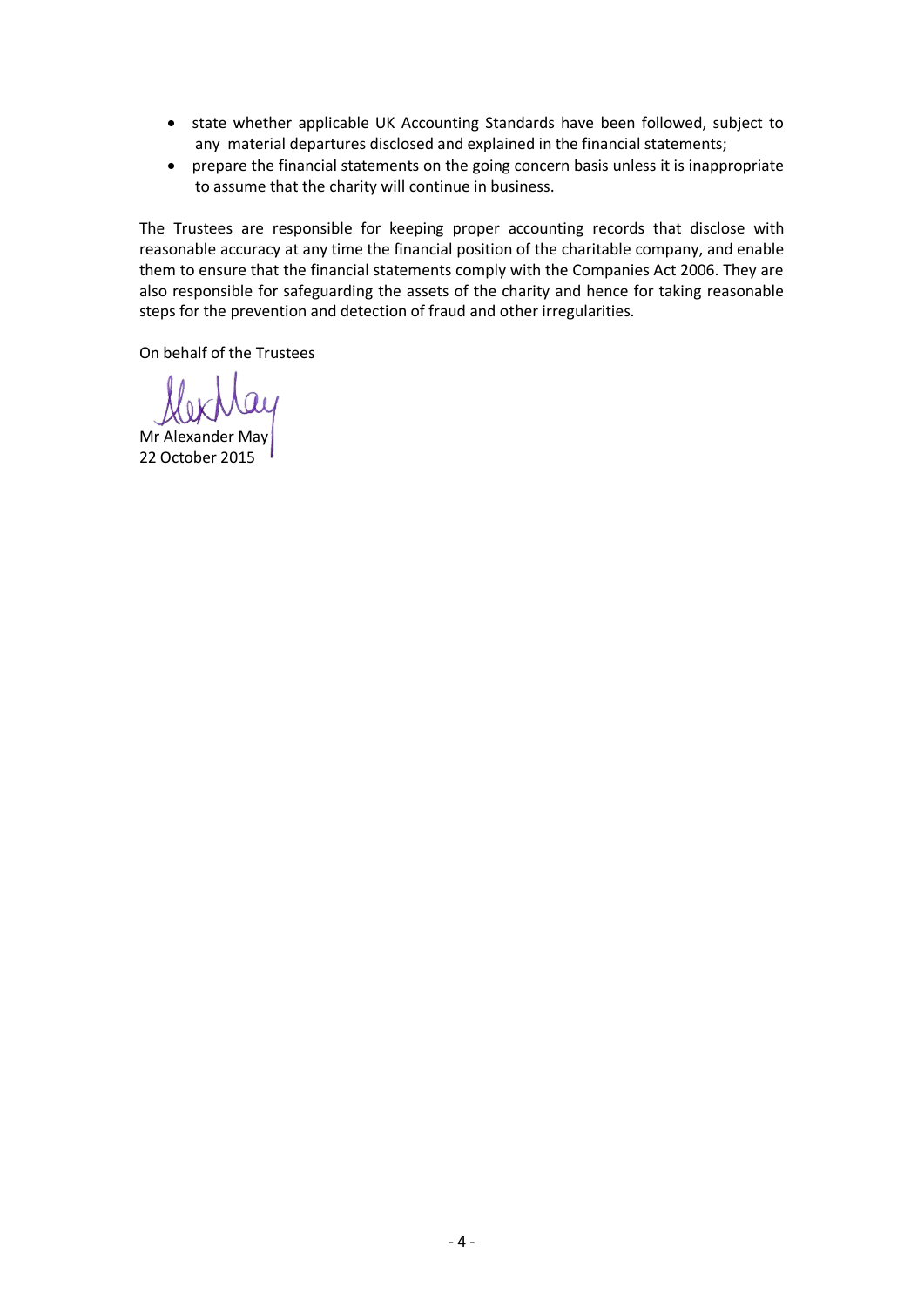# **STATEMENT OF FINANCIAL ACTIVITIES YEAR ENDED 30 SEPTEMBER 2015**

|                                                                                                                      | <b>Notes</b>   | 2015<br>£            | 2014<br>£            |
|----------------------------------------------------------------------------------------------------------------------|----------------|----------------------|----------------------|
| <b>Incoming resources</b>                                                                                            |                |                      |                      |
| Incoming resources from generated funds:<br>Voluntary income<br>Activities for generating funds<br>Investment income | $\overline{2}$ | 21,503<br>3,386<br>2 | 21,736<br>4,410<br>3 |
| Incoming resources from charitable<br>activities                                                                     |                | 4,326                | 6,689                |
| <b>Transfer from Gloucestershire Liberal Jewish</b><br>Community - unincorporated entity                             |                | 16,726               |                      |
| <b>Total incoming resources</b>                                                                                      |                | 45,943               | 32,838               |
| <b>Resources expended</b>                                                                                            |                |                      |                      |
| Cost of activities for generatng funds                                                                               |                | 501                  | 905                  |
| Charitable activities                                                                                                | 3              | 24,457               | 29,257               |
| Governance costs                                                                                                     | 4              | 300                  | 340                  |
| <b>Total resources expended</b>                                                                                      |                | 25,258               | 30,502               |
| Net income for the period                                                                                            |                | 20,685               | 2,336                |
| <b>General fund brought forward</b>                                                                                  |                |                      | 14,390               |
| <b>General fund carried forward</b>                                                                                  |                | 20,685               | 16,726               |
|                                                                                                                      |                |                      |                      |

Note - The figures for 2014 relate to the unincorporated entity also named Gloucestershire Liberal Jewish Community. With effect from 1 October 2015, the activities, assets and liabilities of this entity were transferred to the Company Limited by Guarantee which is the subject of these accounts.

**The net income for the year, excluding the transer from the unincorporated entity, was £3,959.**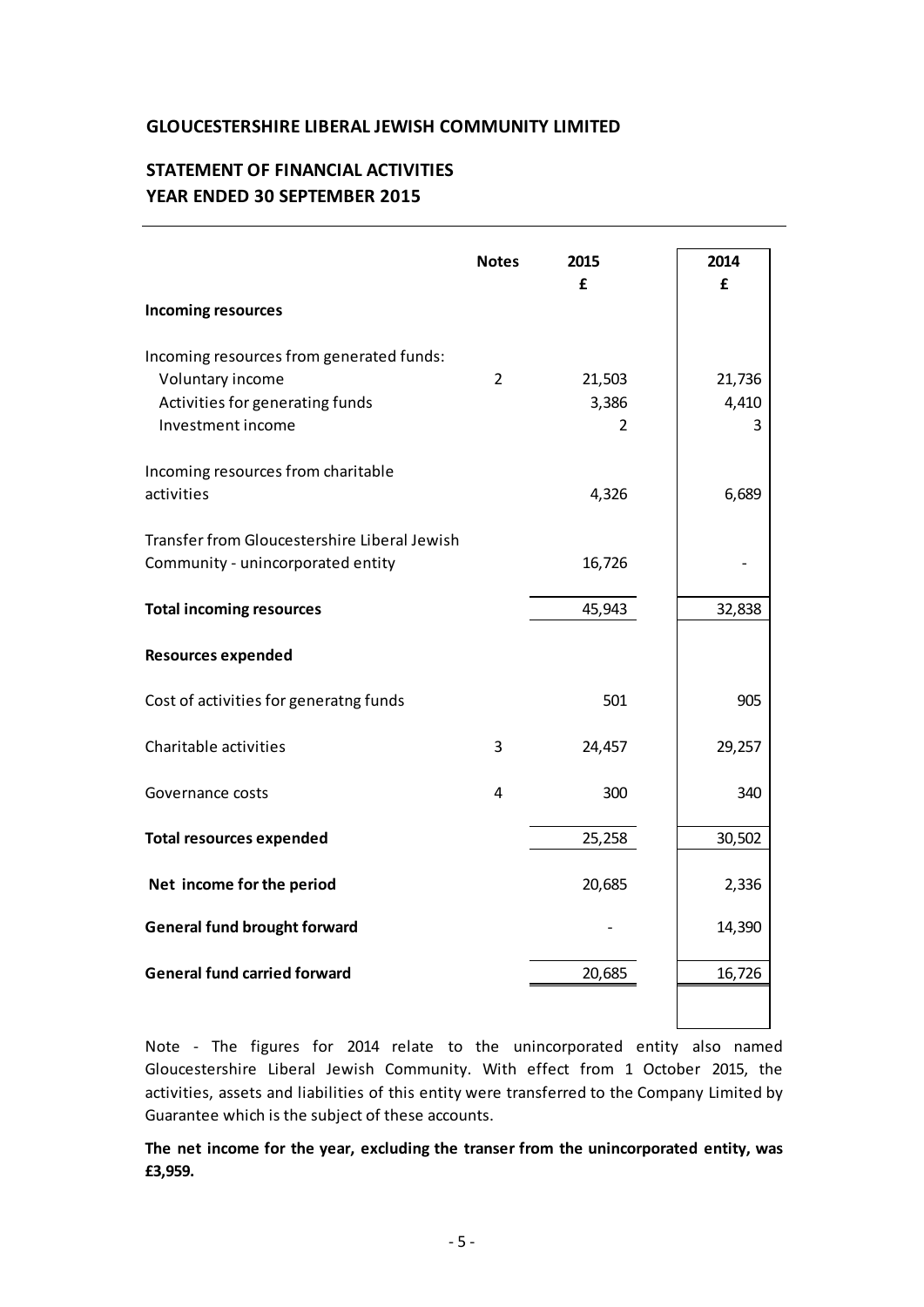# **AS AT 30 SEPTEMBER 2015 BALANCE SHEET**

|                                   | 2015    | 2014     |
|-----------------------------------|---------|----------|
|                                   | £       | £        |
| <b>Current assets</b>             |         |          |
| Debtors                           | 5,865   | 2,730    |
| Cash at bank and in hand          | 23,893  | 17,813   |
|                                   | 29,758  | 20,543   |
| <b>Creditors: amounts falling</b> |         |          |
| due within one year - accruals    | (9,073) | (3, 817) |
| <b>Net current assets</b>         | 20,685  | 16,726   |
| <b>Net assets</b>                 | 20,685  | 16,726   |
| Represented by:                   |         |          |
| <b>Accumulated funds:</b>         |         |          |
| General fund                      | 20,685  | 16,726   |

For the year ended 30 September 2015 the company was entitled to exemption from audit under<br>For the year ended 30 September 2015 the company was entitled to exemption from audit under<br>section 477 of the Companies Act 2006 The figures for 2014 relate to the unincorporated entity also named Gloucestershire Liberal Jewish Community. With effect from 1 October 2015, the activities, assets and liabilities of this accounts.

section 477 of the Companies Act 2006 relating to small companies. For the year ended 30 September 2015 the company was entitled to exemption from audit under

question in accordance with section 476 The members have not required the company to obtain an audit of its accounts for the year in question in accordance with section 476<br>The directors acknowledge their responsibilities for complying with the requirements of t

with respect to accounting records and the preparation of accounts The directors acknowledge their responsibilities for complying with the requirements of the Act<br>with respect to accounting records and the preparation of accounts<br>These financial statements have been prepared in accordance

companies subject to the small companies regime These financial statements have been prepared in accordance with the provisions applicable to companies subject to the small companies regime<br>These accounts were approved by the trustees on 22 October 2015 and are signed o

by:

.<br>Mr A Mai Treasurer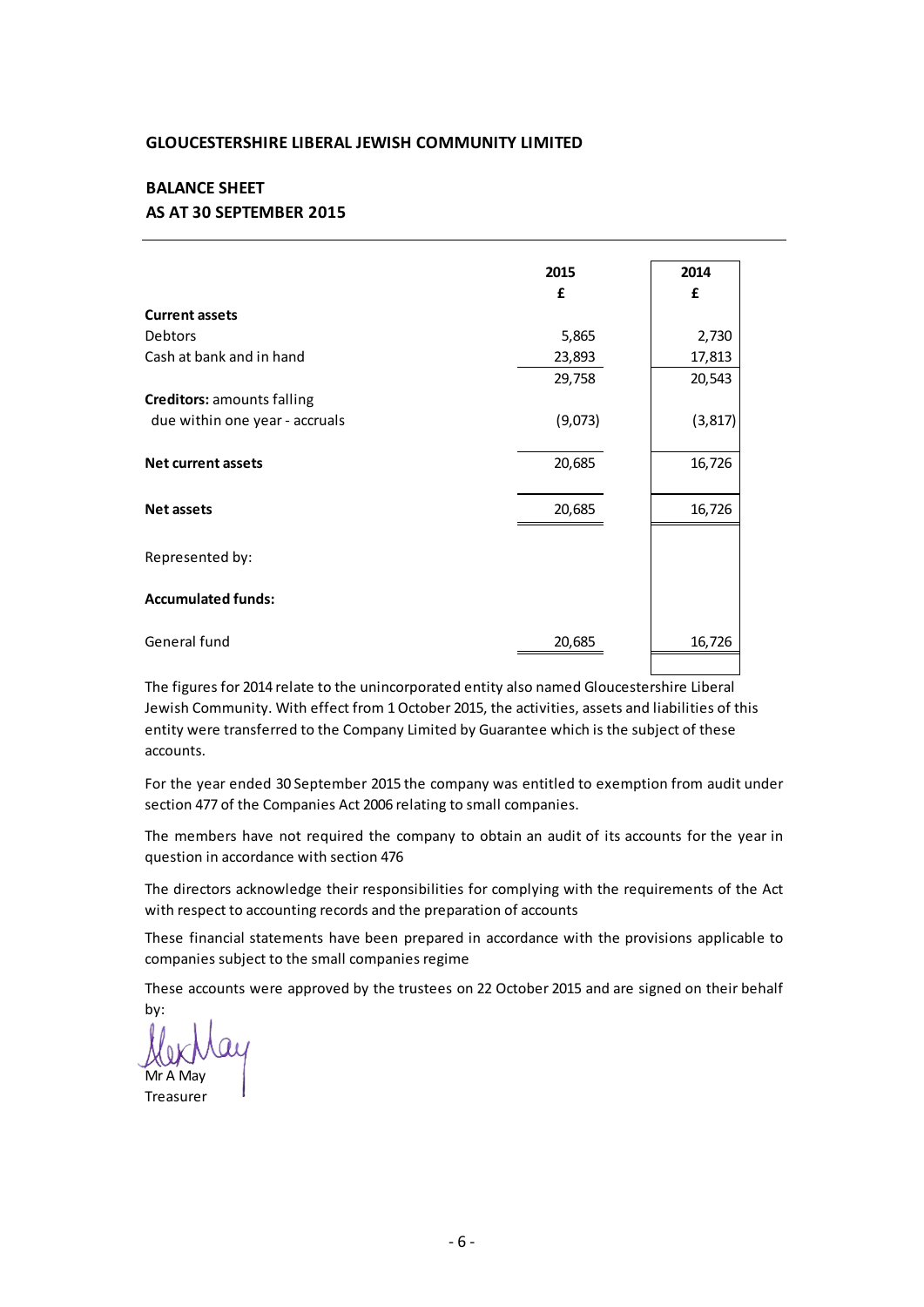# **NOTES TO THE FINANCIAL STATEMENTS YEAR ENDED 30 SEPTEMBER 2015**

## **1. Accounting Policies**

### **Basis of accounting**

The financial statements have been prepared under the historical cost convention, i n accordance with the Financial Reporting Standard for Smaller Entities (effective April 2008) and comply with the Statement of Recommended Practice Accounting and Reporting by Charities. The policies adopted for items which are judged material to the financial statements are as follows:

#### **Incoming resources**

Voluntary income is recognised as income when received. Where applicable, associated income tax recovery under Gift Aid is recognised when the associated donation is receivable.

#### **Resources expended**

Costs of activities in furtherance of the charity's objects comprise those costs incurred by the charity as a result of the delivery of its service. Governance costs comprise those costs incurred by the charity in meeting its constitutional and statutory requirements.

#### **2. Voluntary income**

|                                         | 2015   | 2014   |
|-----------------------------------------|--------|--------|
|                                         | £      | £      |
| Membership                              | 17,728 | 11,652 |
| GiftAid                                 | 3,135  | 2,730  |
| Donation                                | 640    |        |
| <b>Community Devlopment Fund</b>        |        | 4,854  |
| Liberal Judaism - grant                 |        | 2,500  |
|                                         | 21,503 | 21,736 |
|                                         |        |        |
| 3. Expenditure on charitable activities |        |        |
|                                         | 2015   | 2014   |
|                                         | £      | £      |
| Liberal Judaism                         | 19,150 | 20,675 |
| Venue hire                              | 1,733  | 2,758  |
| Events                                  | 1,722  | 4,741  |
| Insurance                               | 548    | 629    |
| <b>High Holy Days</b>                   | 930    |        |
| <b>Memorial Scroll donation</b>         |        | 100    |
| General expense                         | 374    | 354    |
|                                         |        |        |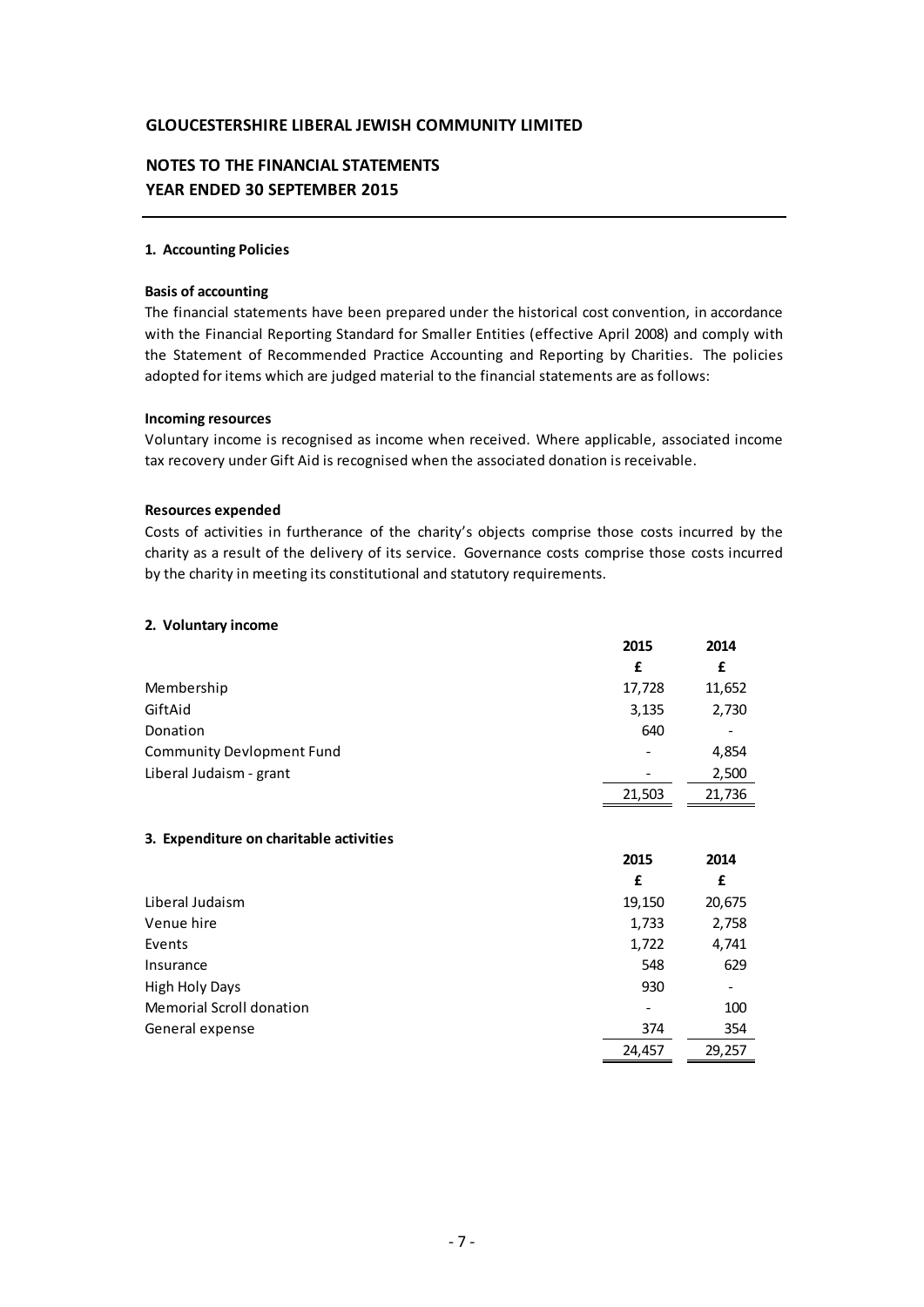# **NOTES TO THE FINANCIAL STATEMENTS YEAR ENDED 30 SEPTEMBER 2015**

## **4. Governance costs**

|                                     | 2015 | 2014 |
|-------------------------------------|------|------|
|                                     |      |      |
| Trustees' remuneration and expenses | -    |      |
| Independent Examiner's fees         | 300  | 340  |
|                                     | 300  | 340  |